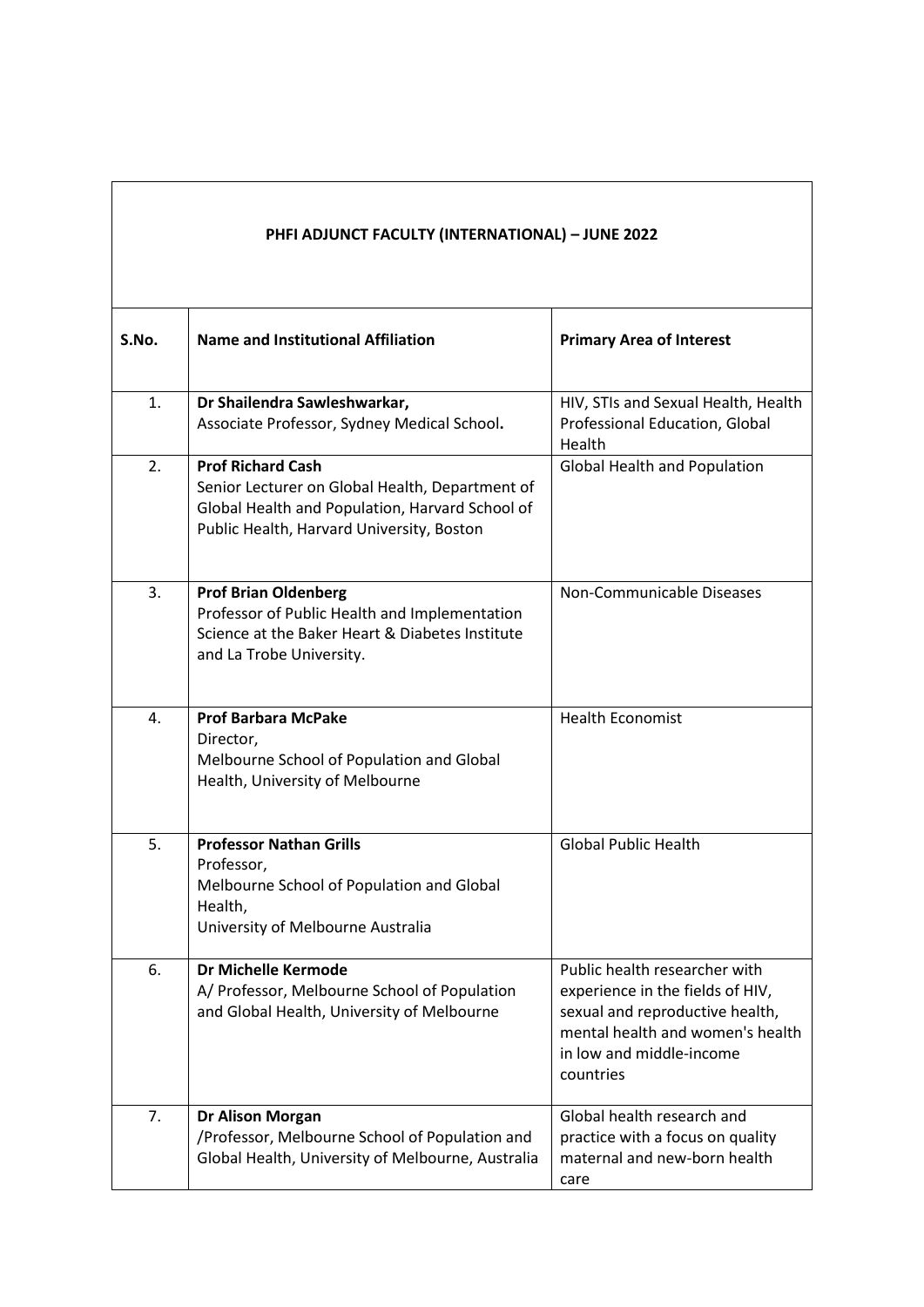| 8.  | <b>Prof Tony LaMontagne</b><br>Professor of Work, Health & Wellbeing, Faculty of<br>Health, School of Health & Social Development,<br>Deakin University                         | Developing the scientific and<br>public understanding of work as a<br>social determinant of health and<br>translating this research into policy<br>and practice to improve workplace<br>and worker health. |
|-----|---------------------------------------------------------------------------------------------------------------------------------------------------------------------------------|------------------------------------------------------------------------------------------------------------------------------------------------------------------------------------------------------------|
| 9.  | <b>Prof Mari Botti</b><br>Emeritus Professor (Alfred Deakin Professor)<br>Faculty of Health,<br>Office of Executive Dean Health,<br>Deakin University.                          | Public Health Nursing, Pain<br>Management                                                                                                                                                                  |
| 10. | <b>Dr Ana Hutchinson</b><br>Chair in Nursing,<br>Faculty of Health, School of Nursing and<br>Midwifery, Deakin University                                                       | <b>Public Health Nursing</b>                                                                                                                                                                               |
| 11. | Dr Sharleen O Reilly<br>Senior Clinical Lecturer, Faculty of Health, School<br>of Exercise and Nutrition Sciences, Deakin<br>University.                                        | Non-Communicable Diseases                                                                                                                                                                                  |
| 12. | <b>Prof. Tony Worsley</b><br>Honarary Professor, Faculty of Health, School of<br>Exercise and Nutrition Sciences, Deakin<br>University.                                         | Nutrition promotion and food<br>communication as well the study<br>of consumers food and nutrition<br>behaviours                                                                                           |
| 13. | Dr. Kevin Mc Namara<br>Deputy Director and Associate Professor, Faculty<br>of Health, School of Medicine, Deakin University.                                                    | Research on health services and<br>public health                                                                                                                                                           |
| 14. | <b>Dr Daniel Belavy</b><br>Professor, Faculty of Health, School of Exercise<br>and Nutrition Sciences, Deakin University.                                                       | Exercise, inactivity and the<br>musculoskeletal system                                                                                                                                                     |
| 15. | <b>Prof Ralph Maddison</b><br>Professor in Physical Activity and Disease<br>Prevention,<br>Faculty of Health, School of Exercise and<br>Nutritional Sciences, Deakin University | Physical Health ad Activity                                                                                                                                                                                |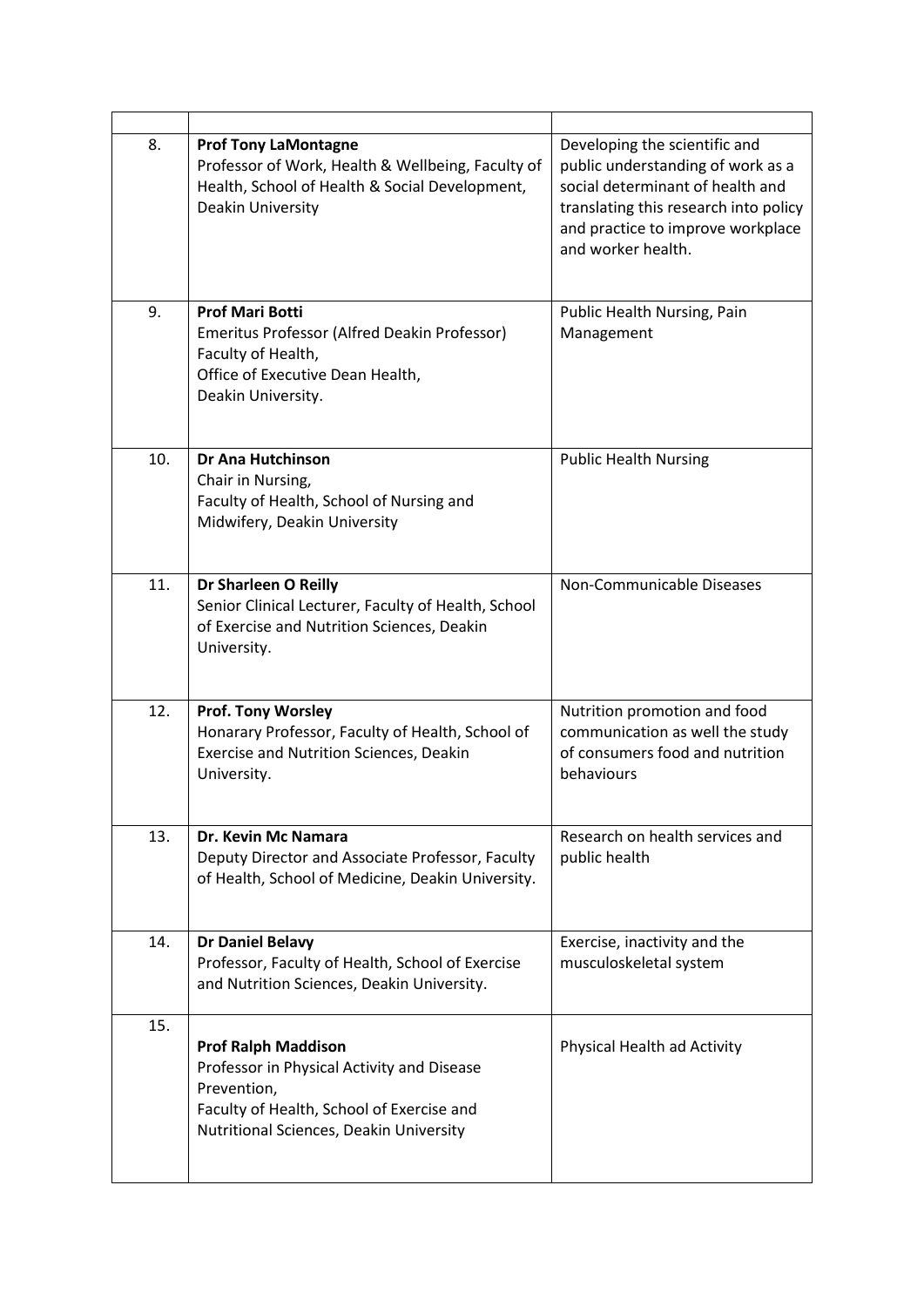| 16. | Dr. Shrikant Bangdiwala<br>Professor, Health Research Methods, Evidence,<br>and Impact,<br>Faculty of Health Sciences, McMaster University,<br>Ontario, Canada.                                           | <b>Biostatistics</b>                                                                                         |
|-----|-----------------------------------------------------------------------------------------------------------------------------------------------------------------------------------------------------------|--------------------------------------------------------------------------------------------------------------|
| 17. | Dr. David Bloom<br><b>Clarence James Gamble Professor of Economics</b><br>and Demography Department of Global Health<br>and Population, Harvard School of Public Health                                   | Economics, Demography, Health,<br><b>Education and Labour</b>                                                |
| 18. | <b>Dr. Devi Sridhar</b><br>Professor of Global Public Health, Usher Institute<br>College of Medicine and Veterinary Medicine,<br>University of Edinburgh                                                  | <b>Global Public Health</b>                                                                                  |
| 19. | Dr. Ajay Mahal<br>Deputy Director and Unit Head, Emerging<br>Programs in Global Health<br>Professor Health Economics & Health Systems<br>Research<br>Melbourne School of Population and Global<br>Health. | Health Economics, health systems<br>and policy research and evaluation                                       |
| 20. | Dr. Peter Berman<br>Adjunct Professor of Global Health<br>Department of Global Health and Population<br><b>Harvard School of Public Health</b>                                                            | Health Economics, research, policy<br>analysis & development and<br>training & education in global<br>health |
| 21. | Dr. SV Subramanian<br>Professor of Population Health and Geography,<br>Department of Social and Behavioural Sciences,<br>Harvard School of Public Health                                                  | Population Health and Geography                                                                              |
| 22. | Prof. Tarani Chandola<br>Professor of Medical Sociology,<br>Department of Sociology,<br>University of Hong Kong                                                                                           | Sociology of Health and<br><b>Illness/Medical Sociology</b>                                                  |
| 23. | Prof. George Davey. Smith<br>Professor of Clinical Epidemiology, University of<br><b>Bristol</b>                                                                                                          | Clinical Epidemiology and Public<br>Health                                                                   |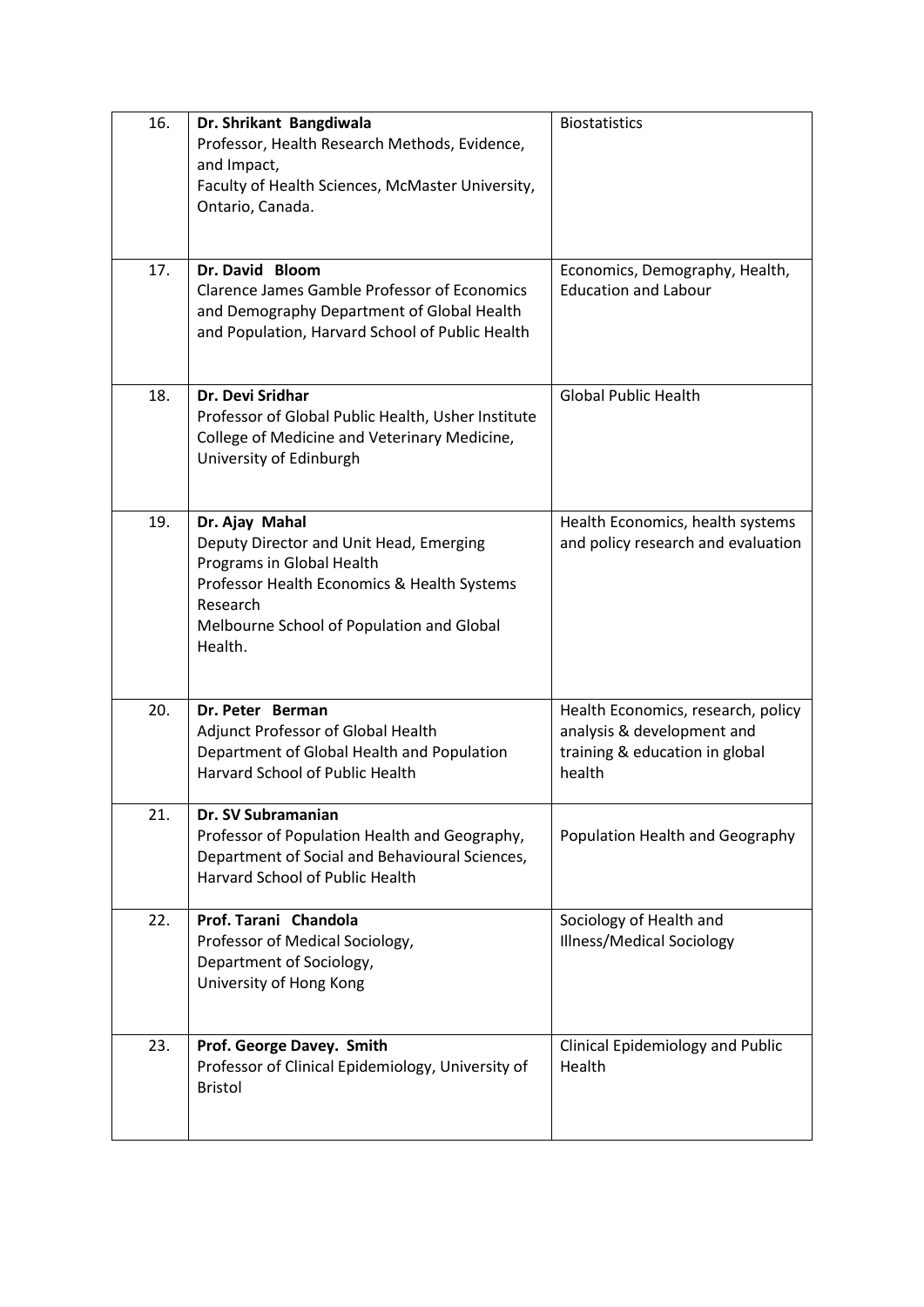| 24. | Prof. Rodney Thornton. Jackson<br>Professor of epidemiology in the Section of<br>Epidemiology & Biostatistics at the School of<br>Population Health, Faculty of Medical and Health<br>Sciences, University of Auckland | Epidemiology and Biostatistics »<br>Population Health » Faculty of<br><b>Medical and Health Sciences</b>                    |
|-----|------------------------------------------------------------------------------------------------------------------------------------------------------------------------------------------------------------------------|-----------------------------------------------------------------------------------------------------------------------------|
| 25. | Prof. Prabhat Jha<br>Professor, Department of Epidemiology, Dalla<br>Lana School of Public Health, University of<br>Toronto                                                                                            | Epidemiology                                                                                                                |
| 26. | Prof. David L. Heymann<br>Medical Epidemiologist and Professor of<br>Infectious Disease Epidemiology at LSHTM and<br>Head of the Centre on Global Health Security at<br>Chatham House, London                          | <b>Clinical Epidemiology and Public</b><br>Health                                                                           |
| 27. | Dr. Shekhar Saxena<br>Professor of the Practice of Global Mental Health<br><b>Global Health and Population</b><br><b>Harvard School of Public Health</b>                                                               | <b>Mental Health and Substance</b><br>Abuse                                                                                 |
| 28. | Dr. G N V Ramana<br>Lead Health Specialist, The World Bank, Nairobi,<br>Kenya                                                                                                                                          | Policy Research                                                                                                             |
| 29. | Dr. Sanjay Kinra<br>PROFESSOR HEAD OF THE DEPARTMENT OF NON-<br>COMMUNICABLE DISEASE EPIDEMIOLOGY,<br><b>LSHTM</b>                                                                                                     | <b>Clinical Epidemiology</b>                                                                                                |
| 30. | Dr. Vijay V. Yeldandi<br>Clinical Professor of Medicine and Surgery<br>University of Illinois at Chicago, Faculty Center for<br>Global Health University of Illinois at Chicago                                        | <b>Infectious Diseases Specialist</b>                                                                                       |
| 31. | Prof. Jagat Narula<br>Associate Dean for Global Affairs; Professor<br>Medicine; Professor Radiology, Mount Sinai<br><b>School of Medicine</b>                                                                          | <b>Cardiovascular Diseases</b>                                                                                              |
| 32. | Prof. Paras K. Pokharel<br>Professor at BP Koirala Institute of Health<br>Sciences, Dhatan, Nepal.                                                                                                                     | Health Literacy, eHealth and<br>Clinical Communication, Neglected<br>Population and International<br><b>Health Research</b> |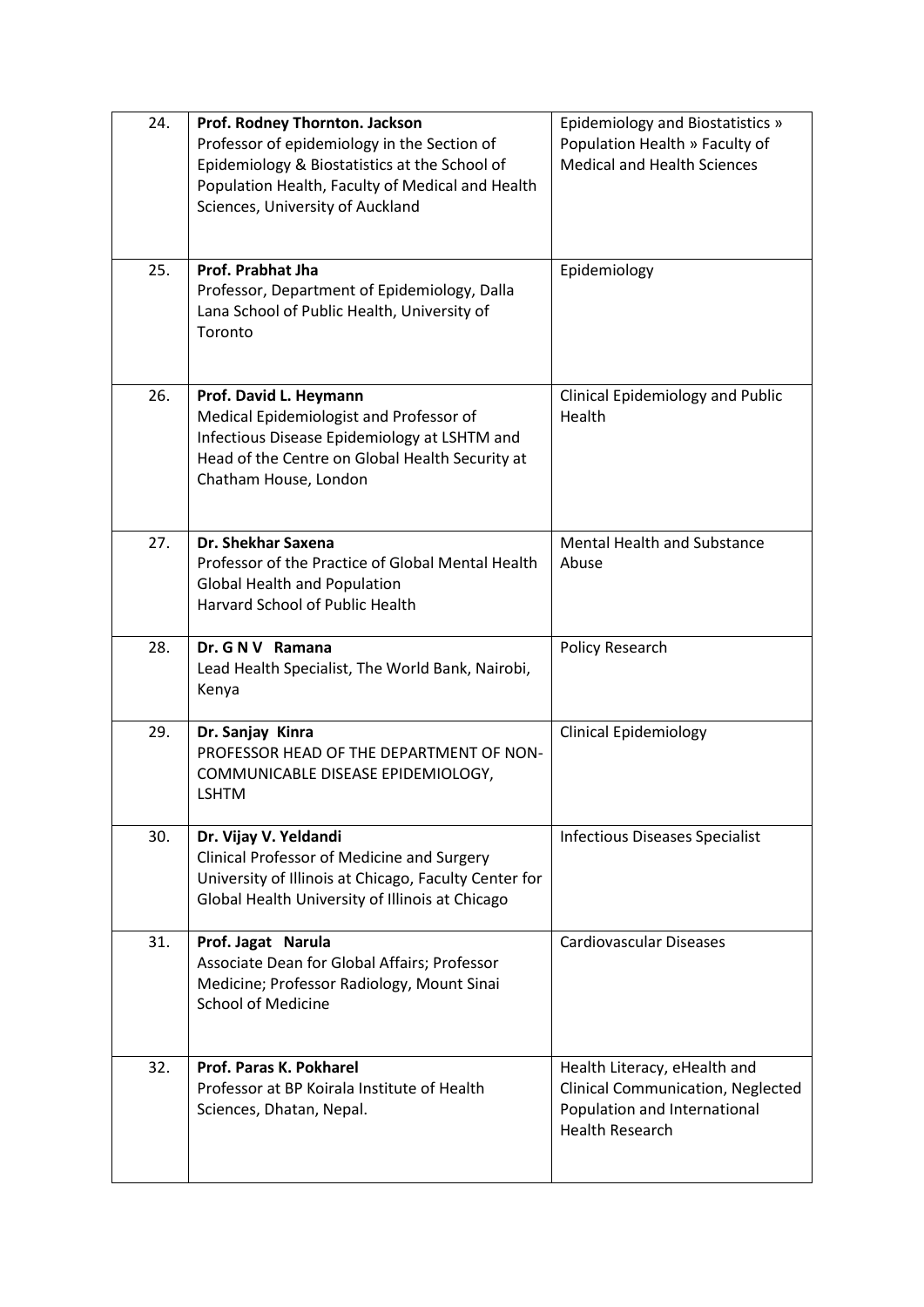| 33. | Dr. Dharmapuri Vidyasagar<br>Prof. of Emeritus of Paediatrics and Neonatology,<br>University of Illinois                                                                                               | Physician and neonatal-perinatal<br>medicine                                                                                                                            |
|-----|--------------------------------------------------------------------------------------------------------------------------------------------------------------------------------------------------------|-------------------------------------------------------------------------------------------------------------------------------------------------------------------------|
| 34. | Dr. Preetha Rajaraman<br>.S. Health Attache, India & Regional<br>Representative, South Asia. Office of Global<br>Affairs, DHHS<br>Delhi, India                                                         | Epidemiology, Public Health and<br><b>Environmental Health</b>                                                                                                          |
| 35. | Dr. Supriya Kumar<br>Research Assistant Professor Behavioural and<br>Community Health Sciences, Graduate School of<br>Public Health, University of Pittsburgh                                          | <b>Behavioural and Community</b><br>Health, public health, social<br>determinants, health equity                                                                        |
| 36. | Dr. Mohan Jyoti. Dutta<br>Dean's Chair in Communication<br>School of Communication, Journalism and<br>Marketing<br><b>Massey University</b><br>University of New Zealand                               | Marginalization in contemporary<br>healthcare, health care<br>inequalities                                                                                              |
| 37. | Prof. Christopher Millet<br>Professor of Public Health, Faculty of Medicine,<br>School of Public Health, Imperial College London                                                                       | Active travel and sustainable<br>transport systems, tobacco<br>control, improving the<br>management of chronic disease<br>and financial protection in health<br>systems |
| 38. | Dr. Rohit Ramaswamy<br>Professor in the Public Health Leadership<br>Program at the Gillings School of Global Public<br>Health, University of North Carolina Chapel Hill                                | <b>Global Public Health</b>                                                                                                                                             |
| 39. | Dr Jasjit Singh Ahluwalia<br>Professor of Behavioural and Social Sciences,<br>Professor of Medicine Brown University School of<br><b>Public Health</b>                                                 | Physician and population<br>health/public health scientist                                                                                                              |
| 40. | <b>Professor Ramon Z Shaban</b><br>Clinical Chair, Infection Prevention and Disease<br>Control<br>Sydney Institute for Infectious Diseases<br>Faculty of Medicine and Health,<br>University of Sydney. | Infectious diseases; Infection<br>prevention and control;                                                                                                               |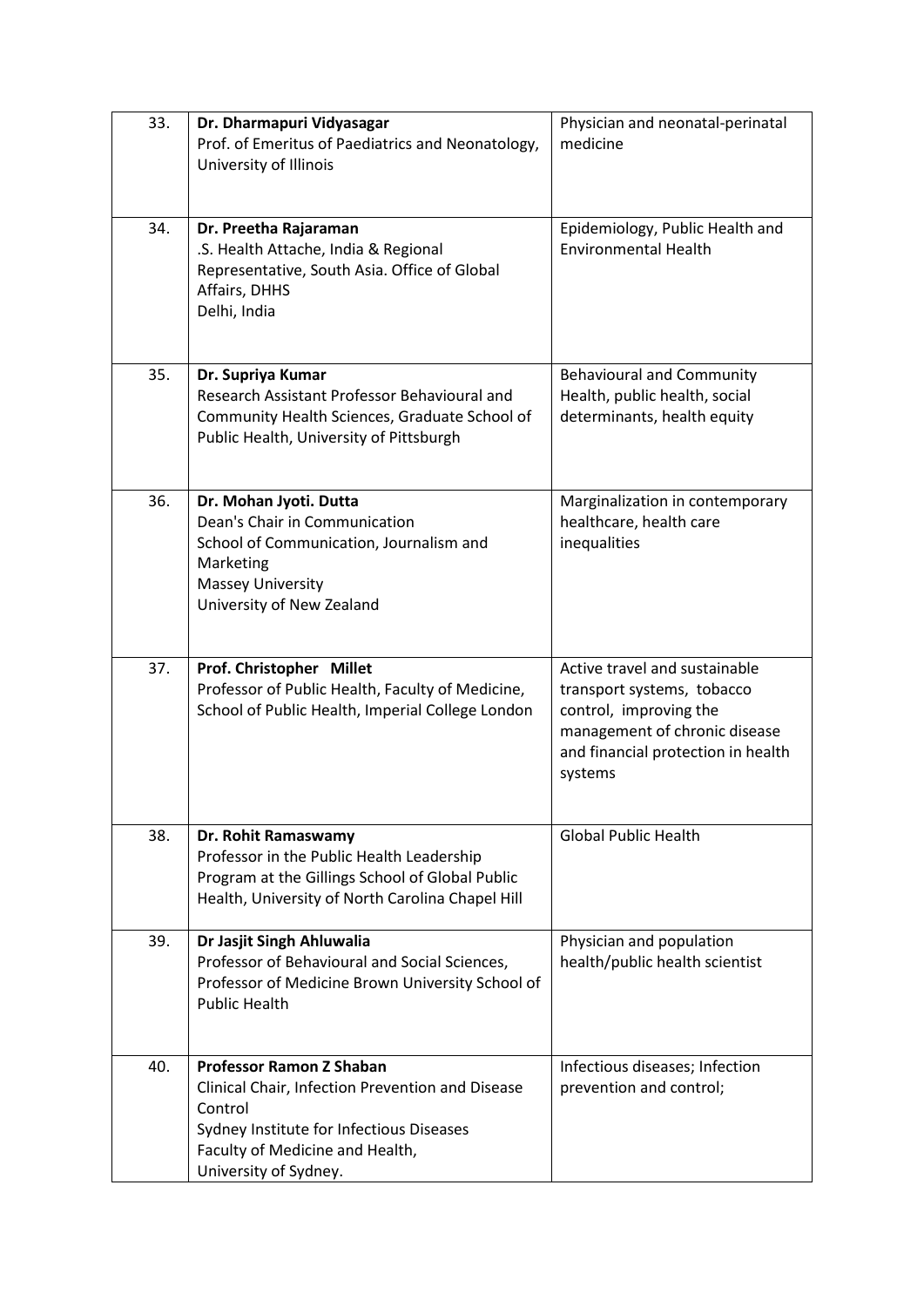| 41. | <b>Prof Monica Lakhanpaul</b><br>Professor of Integrated Community Child Health<br>and Head of Programme, Population, Policy and<br>Practice, UCL Great Ormond Street Institute of<br>Child Health             | Translational Research, Health<br>Services Research, Health Policy           |
|-----|----------------------------------------------------------------------------------------------------------------------------------------------------------------------------------------------------------------|------------------------------------------------------------------------------|
| 42. | <b>Dr Justice Nonvignon</b><br>Associate Professor, Department of Health Policy,<br>Planning and Management, University of Ghana                                                                               | <b>Health Economics</b>                                                      |
| 43. | Dr Shloka Iyengar<br>Scientist / Dancer<br>Consultant / Communicator                                                                                                                                           | Science Communication and Public<br>Health                                   |
| 44. | Dr Vidya Venugopal<br>Experienced biostatistician /epidemiologist                                                                                                                                              | Biostatistician/epidemiologist                                               |
| 45. | <b>Mohd. Kumail Ali</b><br><b>Associate Professor</b><br>Departments of Global Health and Epidemiology,<br><b>Emory Healthcare</b>                                                                             | <b>Family Medicine</b>                                                       |
| 46. | Dr K M Venkat Narayan<br>Ruth and O.C. Hubert Chair of Global Health<br>Professor of Global Health and Epidemiology<br>Director, Emory Global Diabetes Research Centre<br><b>Emory University</b>              | International leader in chronic<br>diseases and in translational<br>research |
| 47. | Dr Shivani A Patel<br>Assistant Professor, Hubert Department of Global<br>Health   Rollins School of Public Health, Emory<br>University                                                                        | Social Epidemiology                                                          |
| 48. | <b>Prof Rohit Kulkarni</b><br>Professor, Harvard Medical School<br><b>JOSLIN DIABETES CENTER</b><br><b>BROAD INSTITUTE</b><br>HARVARD MEDICAL SCHOOL                                                           | Diabetes and NCDs                                                            |
| 49. | Dr Lindsay Jacks<br><b>Assistant Professor</b><br>Department of Global Health and Population /<br>Harvard T.H. Chan School of Public Health<br>665 Huntington Ave, Building 1, Room 1221 /<br>Boston, MA 02115 | <b>Global Public Health</b>                                                  |